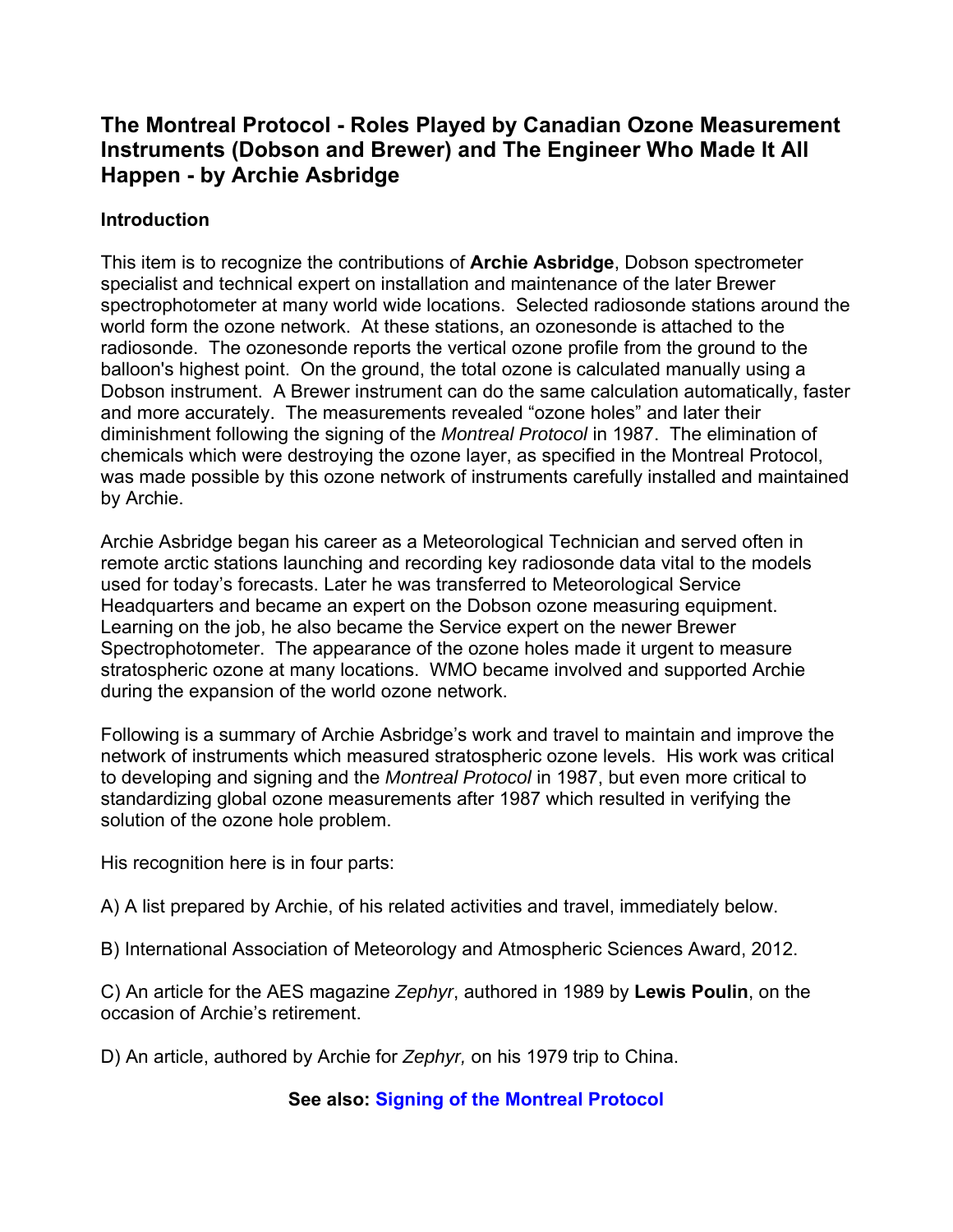### **A) A list prepared by Archie, of his related activities and travel:**

- 1) 1974, WMO Calibration of East European Dobsons, at Belsk in Poland.
- 2) 1977, WMO Calibration of World Dobsons, Boulder, Colorado.
- 3) 1979, China *ZEPHYR* Report

4) 1979, WMO Calibrations of East European Dobsons, Potsdam, East Germany

5) 1979, WMO *ZEPHYR* Calibration of four Dobsons. Vigne-Di-Valle, Italy.

6) 1980 Absolute calibration of Canadian Standard Dobson, Mauna Loa. Done by colleague John Bellefleur and myself.

7) 1981 WMO Request Italy to re-visit Vigne-Di-Valle

8) WMO Request to assess status of the Dobson in Cairo

9) 1981 WMO Calibration of the Dobson in Quetta, Pakistan

10) 1984 WMO Installation of spare Canadian Dobson at U. of Nairobi, Kenya, also teaching three students the ozone program. Four weeks.

11) 1989 WMO Inspection and assessment of Dobson program in Iceland.

12) 1990 WMO World intercomparison of Dobson instruments at Arosa.

13) 1990 AES Invited by AES with **Tom McElroy** and a Brewer spectrophotometer to the geophysical station at Kislovodsk in the Caucuses Mountains, USSR. Inspection and calibration of the resident Brewer Instrument.

14) 1990 WMO Inspection and assessment of the Dobson in Singapore.

15) 1991 SCI-TEC Installation of Brewer Instrument at Belsk, Poland.

16) 1991 Sci-TEC Assisted Sci-Tec technologist in the calibration of Brewers in Italy, Switzerland and USSR.

17) 1991 WMO Calibration of Dobson in Singapore, assessment of Dobsons in Bangkok, Thailand and Quezon City, Philippines.

18) 1991 AES Brewer calibration, Mauna Loa, Hawaii.

19) 1992 SCI-TEC Brewer calibrations in Rome, Sestola and Brindisi in Italy, followed by Lisbon, Portugal and Madeira Island.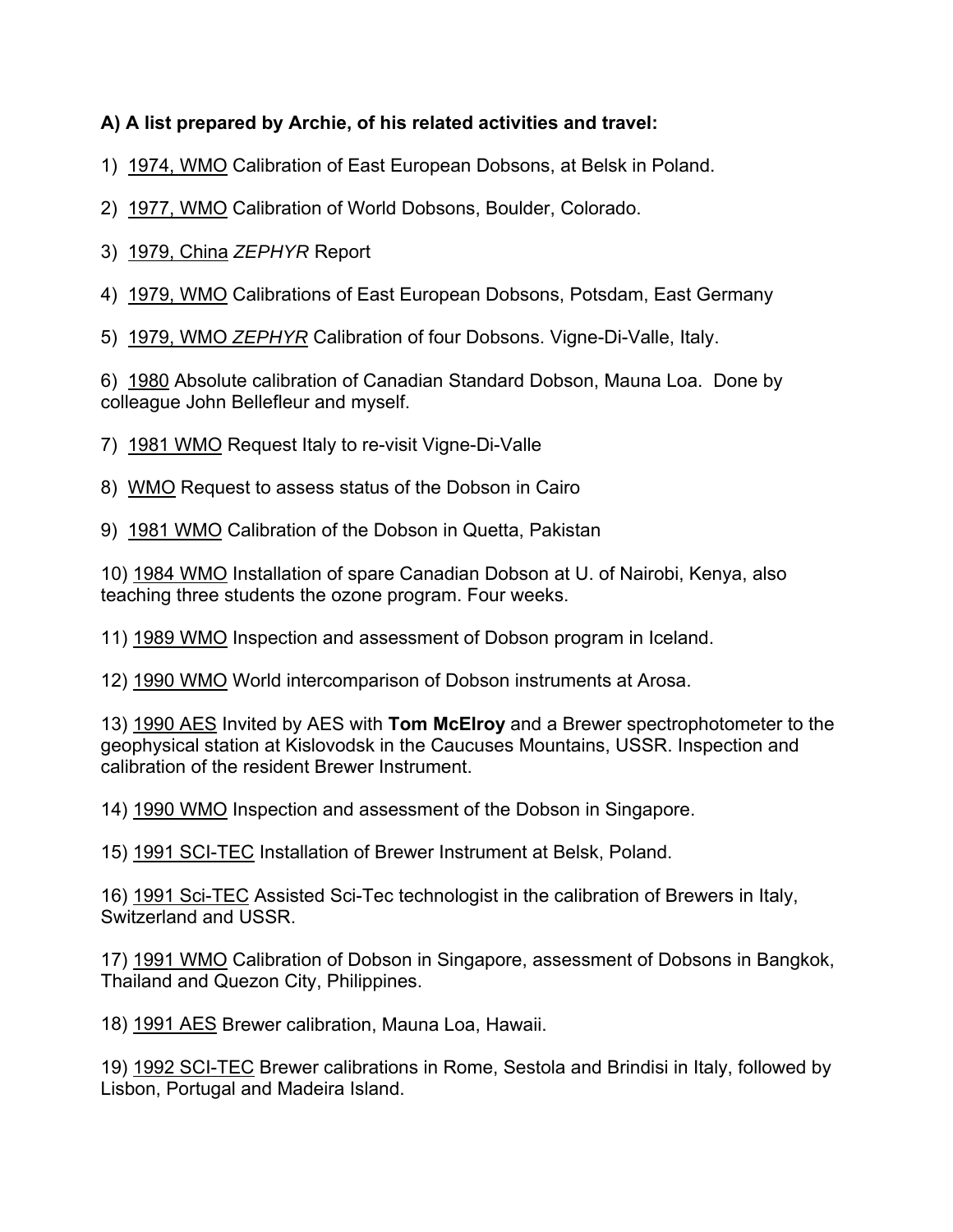20) 1992 WMO St. Petersburg, Russia. Visit to the Academy of Sciences.

21) 1993 WMO Install a Dobson in Lagos, Nigeria and teach three technicians the measuring program. Assessment of the Dobsons in Nairobi, Kenya and Quetta in Pakistan.

22) 1993 WMO Intercomparison of European Dobsons in Hradek Kralove, Czech Republic.

23) 1993 WMO NOAA Laboratory, Boulder, Colorado. Repair and calibrate a spare Dobson for eventual placement in Iran.

24) 1993 SCI-TEC Calibration of Italian Brewer stations at Sestola (Bologna), Brindisi (the heel of Italy) and Messina in Sicily.

25) 1994 WMO Tromso, Norway. Assessment of the resident Dobson and calibration of the Dobson brought in from Oslo. Plus an invite to visit the Science Laboratory in Spitsbergen.

26) 1994 WMO Intercomparison and recalibration of European Dobsons at the Geophysical Observatory near Tenerife, Canary Islands.

27) 1994 A Swiss request to examine Dobson #15 which had been in continuous service at Arosa since 1935 and was last optically adjusted in that year. Calibration and adjustments. Instrument now in service in East Africa.

28) 1994 WMO Request from WMO to inspect two new Dobsons at the site of the manufacturer Ealing/Beck in London, England.

29) 1994 SCI-TEC Installation of a new Brewer at Douradas in northern Portugal. Followed by a visit to Casablanca to isolate a Brewer problem.

30) 1994 WMO Installation of a Dobson in the ancient city of Isfahan, Iran. Introducing and teaching the program to three technicians.

31) 1995 South Africa Approached me independently requesting my services to install a new Dobson at Springbok on the west coast and to calibrate the resident Dobson in Pretoria.

32) 1995 WMO While returning from South Africa, WMO requested visits to the ozone observing stations in Lagos, Nigeria and Nairobi, Kenya.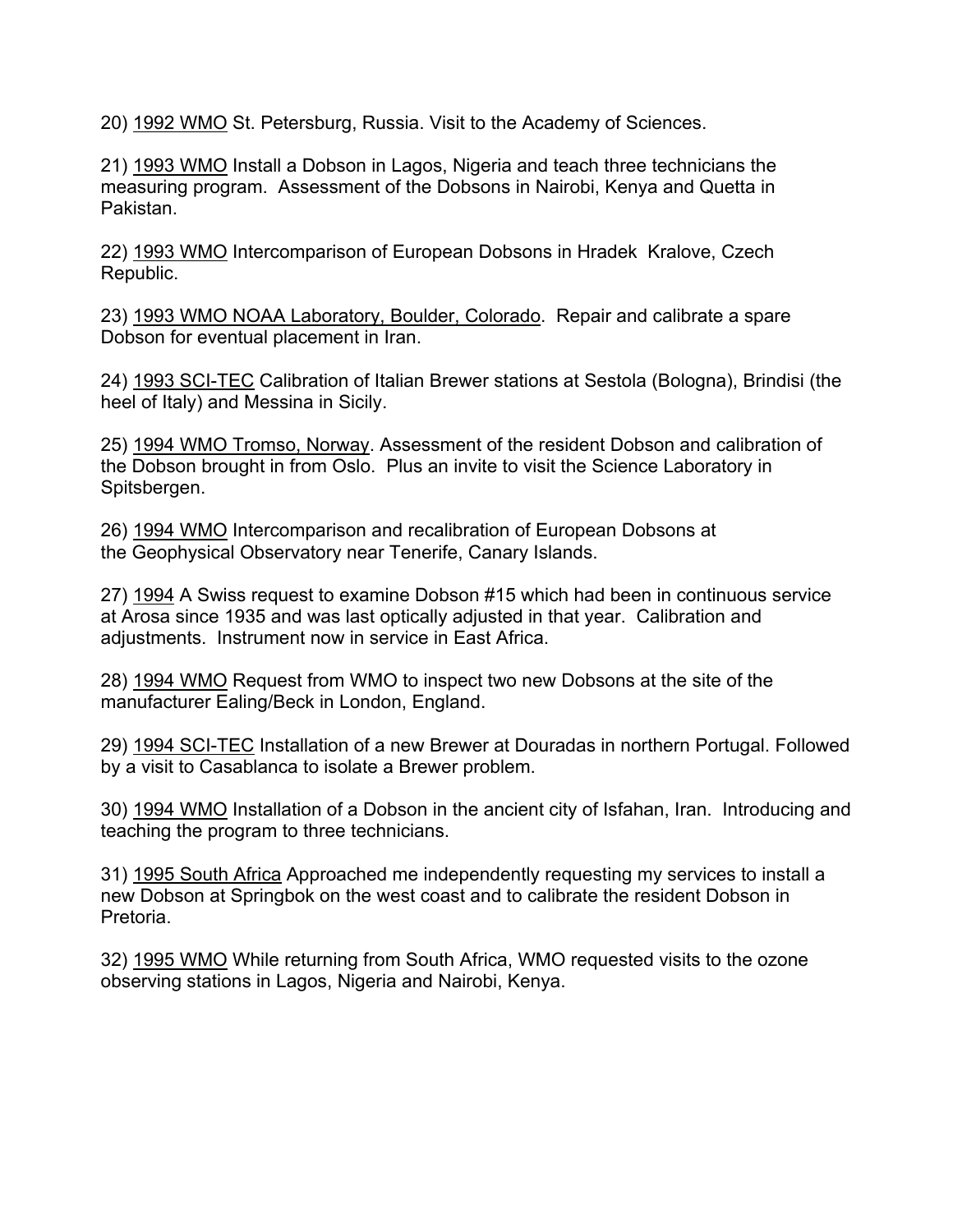I made several other work trips not reported above. Three Brewer instruments used as reference standards by AES were individually calibrated at 12,000 feet on top of Mauna Loa, Hawaii and in this regard I give worthy recognition to my colleague **John Bellefleur** who shared this duty with me.

One other example is the Stratospheric Balloon Projects by AES at Vanscoy, Saskatchewan in the mid-1980's. Several other trips were SCI-TEC related occurring in the 1990's when I did about ten visits to Arosa, Switzerland, Ispra, Northern Italy, Hradeck Kralove, Czech Republic, Ohenpeisenberg, Bavaria and Lindenberg, near Berlin. My final work trip in 1999 was to Poprad in the Slovak Republic. Meanwhile, during all of these years, my colleague **John Bellefleur** and I kept the Canadian Dobson network on track.

*Archie Asbridge 14 February 2022*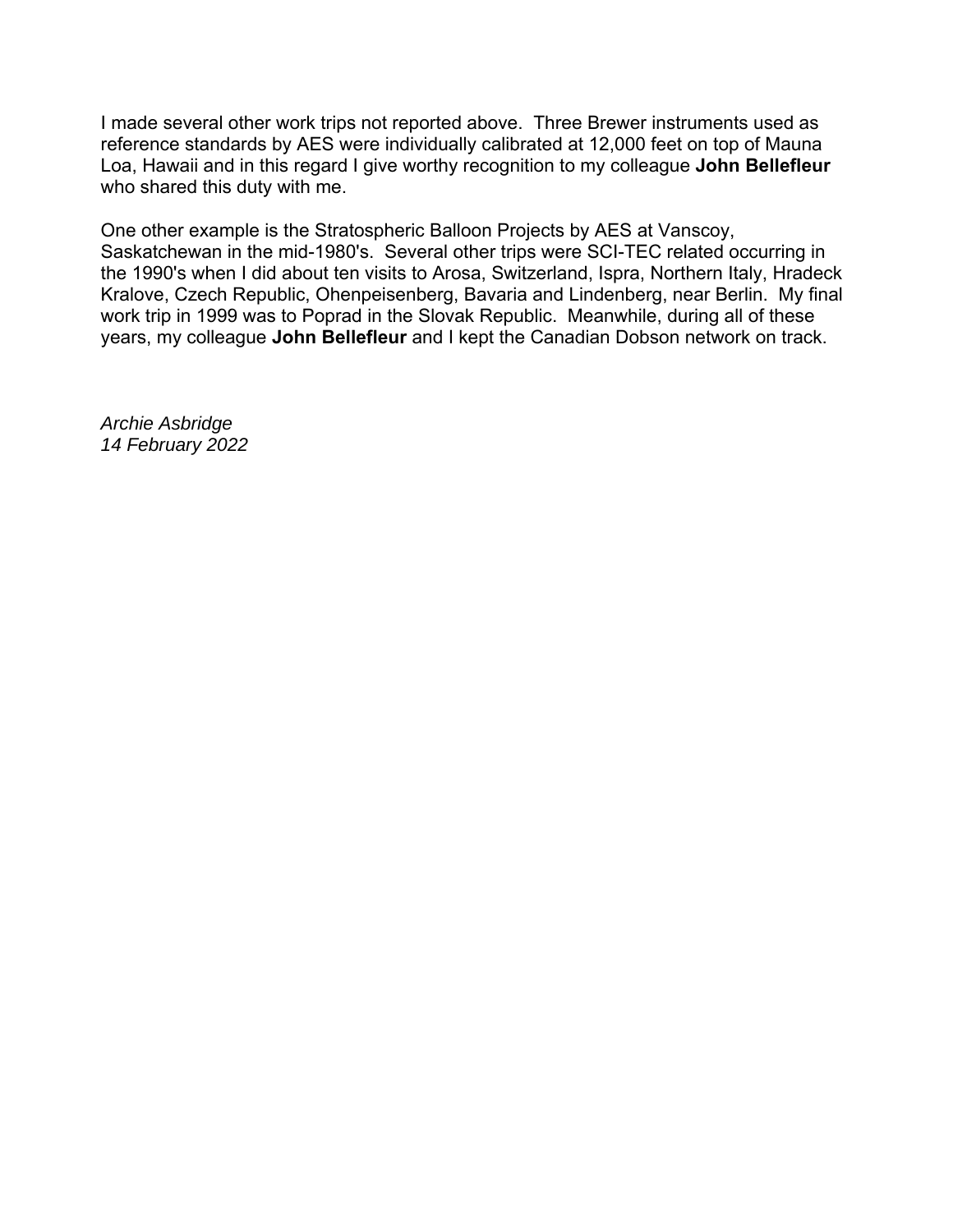#### B. International Association of Meteorology and Atmospheric Sciences Award, 2012

**International Association of Meteorology** and Atmospheric Sciences (IAMAS)

International Ozone Commission (IO<sub>3</sub>C)



## The Lifetime Achievement Award for outstanding service

is presented to

#### Mr. Archibald Asbridge

Mr. Asbridge is a leading expert in the field of operation and service of the Dobson and the Brewer spectrophotometers in the global network. For more than 40 years, he has provided invaluable services to the scientific community contributing to the monitoring of the ozone layer and to understanding its variations. During many trips to some of remotest corners of the earth, Mr. Asbridge worked hard and tirelessly, testing, fixing, aligning and calibrating many of these key instruments. Without his help, it would be hardly possible for the newer generations to keep the operations of the important global ground-based network for monitoring of the ozone layer with the required accuracy and precision. Even after his retirement, Mr. Asbridge continued sharing his knowledge by publishing his "Dobson-Notes", a detailed document on operating and trouble-shooting the Dobson spectrophotometers.

27 August 2012, Toronto, Canada

**The President** 

Christis Zerfor

The Vice President Soltward

**The Secretary** 

**Prof. Christos Zerefos** 

Dr. Richard Stolarski

Dr. Sophie Godin-Beekmann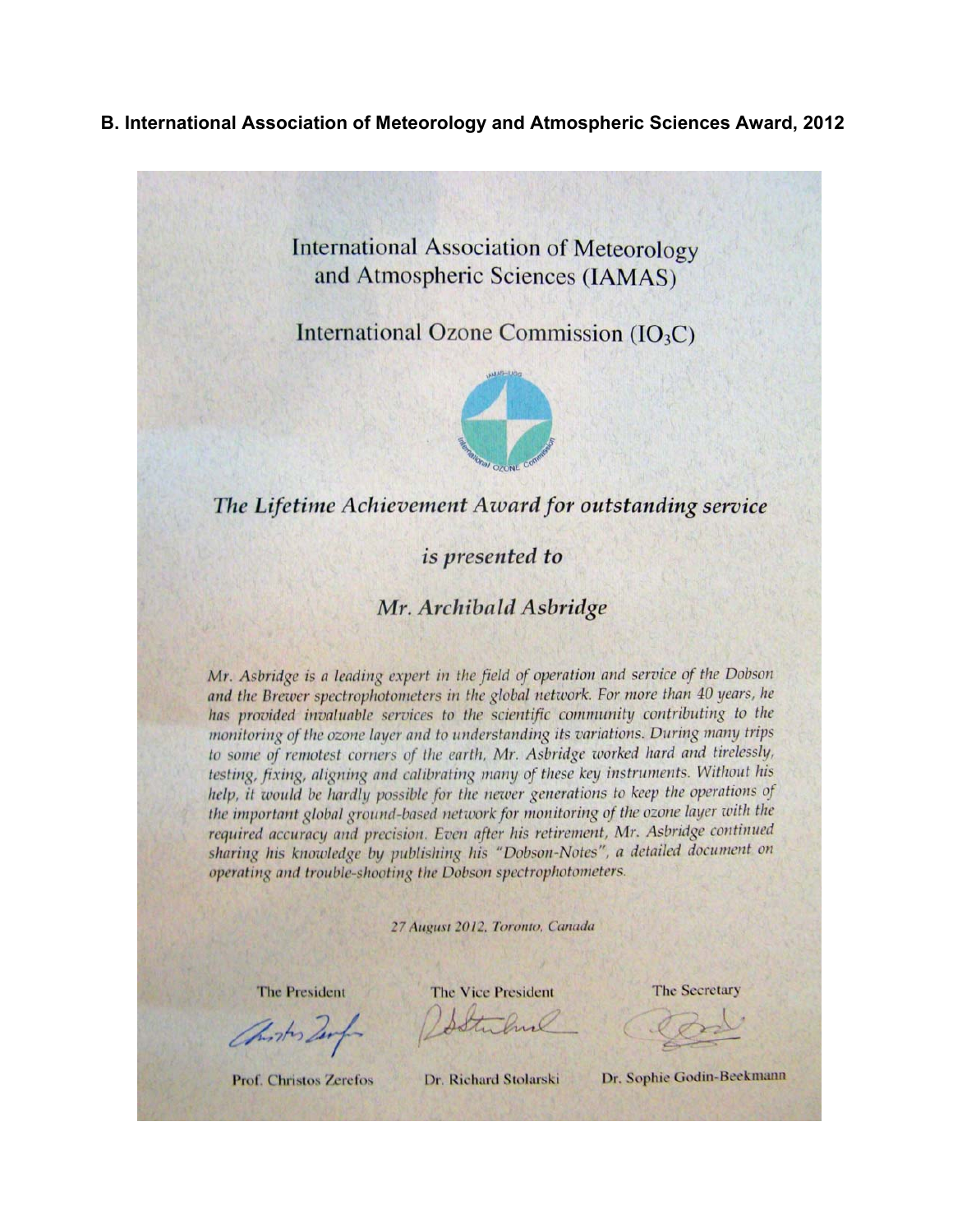# **Canada's "Mr. Ozone", retires**

C) An article for the AES magazine Zephyr, authored in 1989 by Lewis Poulin, on the occasion of Archie's retirement.

A big gap opened up in the ozone research team on March 23 when Archie Asbridge retired from AES Experimental Studies Division (ARQX) after an adventure-packed 37-year career with the weather service

In the early 1950s Archie began a military career. Even though he was diagnosed as color deficient, he was assigned as a flagman on a

instructor where he has done ozone work ever since.

Among other things, he trained over 150 ozone observers, wrote the official Canadian Ozone Observers' Handbook, launched ozone sonde programs at most of the Dobson instrument sites and worked with Dr. Ray Olafson on improving Dobson calibrations worldwide.



Archie Asbridge and Brewer Spectrometer.

firing range and nearly got shot raising the wrong color flag.

Before long he joined military weather offices and served at Trenton, Comax, Fort Nelson, Moose Jaw, Winnipeg and Gimli. In 1957 he was interviewed for a weather observer's job with the Met Office. Based on his previous weather training, he was offered a Met Tech position at \$2,400 a year.

Immediately, Archie applied for upper air training. The course was then given on Toronto Island near the old lighthouse. "If you missed the morning ferry, you'd miss half your morning classes", he reminisces.

A year later, now a qualified upper air technician, Archie went to the Arctic . . . to Isachsen where there was no running water. "Have you ever brushed your teeth with seawater for seven months, or taken a shower in the kitchen from a 50-gallons fuel drum?", he asks. "After the cook was finished you could melt sea ice on the stove, climb a ladder and pour it into the drum for a salt water shower". He adds that to fly in and out of Isachsen, they had to line the runway with fuel-soaked toilet paper to allow the pilot to see.

Archie began ozone work in 1959. He was the first Met Tech to operate a Dobson Spectrometer. He flew down to Scarborough to train with scientists Carl Mateer and Al Kennedy; then began work in Resolute.

Gradually Archie grew tired of the North, so he took a lower level job in Winnipeg. . and got in a little golf. But as usual it was shift work. To escape the "grind", he applied in 1961 for an OIC's job in Coral Harbour, NWT. Two years later, he was back in Toronto as an ozone

Archie's international ozone work began in Poland in 1974. Officials of the World Meteorological Organization chose that location to compare simultaneous measurements from Dobson instruments around the world. At first they were disappointed. But the Canadian team of Ray Olafson, Archie Asbridge and John Bellefleur gained an international reputation by maintaining consistently accurate instrument calibrations.

Archie's understanding of the Dobson took him around the world. He was the first AES employee to work in China which had turned off its two Dobson instruments during the Cultural Revolution. They needed help to get them started again. Since Canada had established diplomatic relations with China before the U.S., Canadians were invited to do the work. And that meant Archie!

Another memorable trip was to Pakistan where he got to calibrate a Dobson in the Biblical setting of Baluchistan among the Pathans with their black beards and goat herds.

Since the early 80s the Brewer Spectrophotometer has replaced the Dobson as the main ozone measuring instrument in Canada. Archie took the lead in collecting data for Brewer-Dobson intercomparisons. Now that Canada is phasing out Dobson instruments from its networks. Archie says it's sad, but he adds that the Brewer offers many additional advantages.

Archie starts his "retirement" by flying to Resolute for five weeks to work on more Dobson and Brewer instruments. Then he'll be cleaning some of his own intercomparison data sets. He also plans to do WMO contract work on a Dobson in Kenya this summer. "I've never had an idle day in my life", he concludes, "and I

don't intend to start now. The only difference is I'll now be taking my wife with me"

A giant ozone hole has opened up at ARQX! Archie's dedication . . . and humor will be sorely missed.

Mr. Poulin is a research assistant with ARPX in Downsview.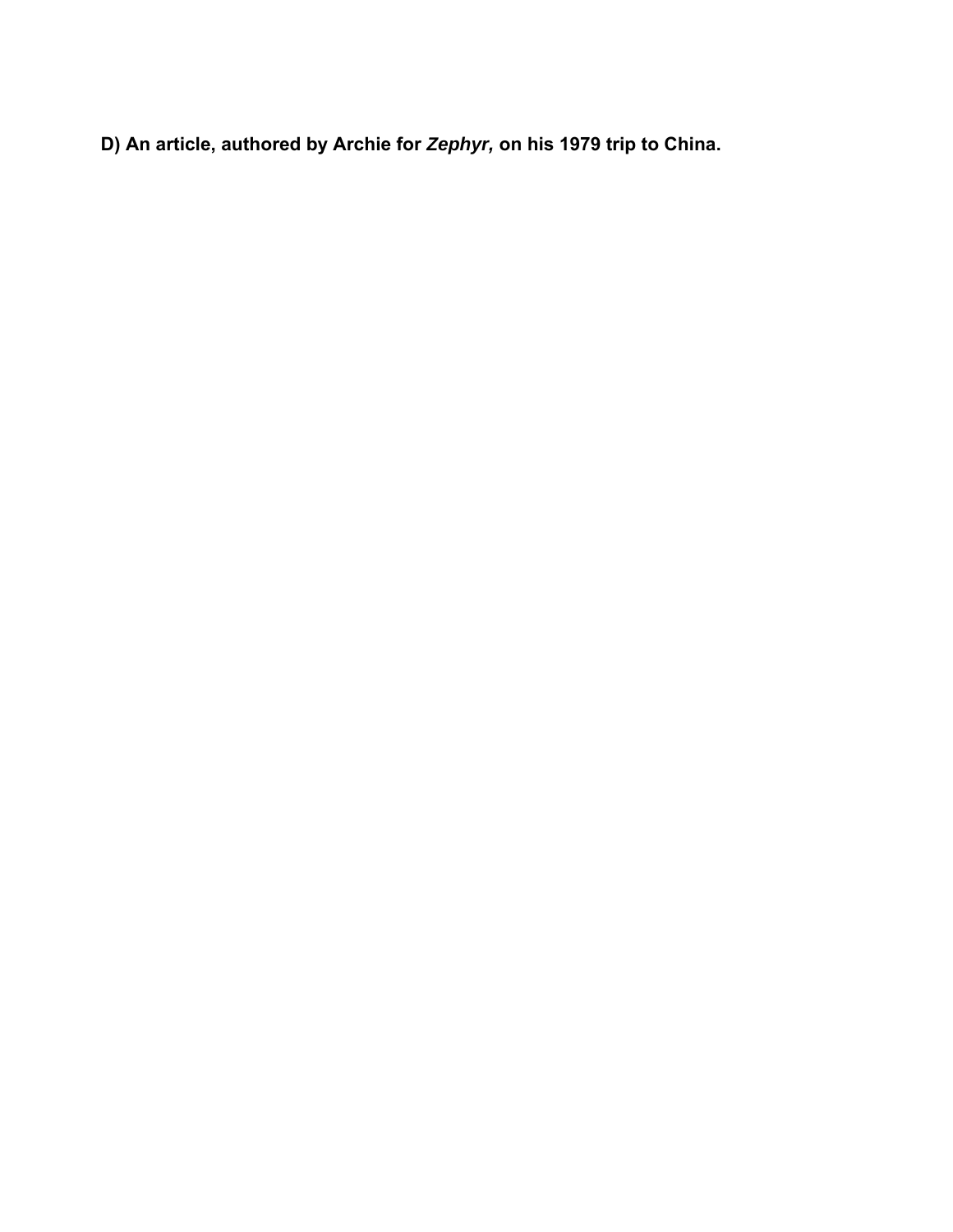# **Glimpses of China**

#### **by Archie Asbridge**



*The Great Wall near Pataling* 

*The World Meteorological Organization (WMO) through its technical cooperation program often searches for specialists around the world to provide expertise to nations who request it. Occasionally, Canadian expertise is sought and AES is pleased to give it.* 

*Over the last year or so, there was a good deal ofinterestfrom China and the Far East. Three AES employees, specialists in their fields, travelled thousands of kilometres to provide training and assistance to China and Mongolia.* 

*In this issue, and in following ones, Zephyr will feature articles describing the experiences of AES scientists in these exotic areas.* 

A request to modernize and recalibrate a couple of ozone spectrophotometers is not too unusual for the staff of the Experimental Studies Division at AES Headquarters, but it creates a lot of interest when it is learned that the instruments have been sitting unused in China for about twelve years. What made it even more attractive,was that the request included an invitation to visit Peking to help get an observing program started.

That, essentially, was the start of some work which we were asked to do in the summer of 1979 on behalf of the World Meteorological Organization **(WMO),**  and which led to my visit to China in late November after we had completed the recalibration of one of the instruments in Toronto.

**A** thirty-five hour journey from Toronto to Peking via Zurich, Athens and Bombay does not generate too much enthusiasm with which to commence a visit. A night view of Peking from the air is quite dull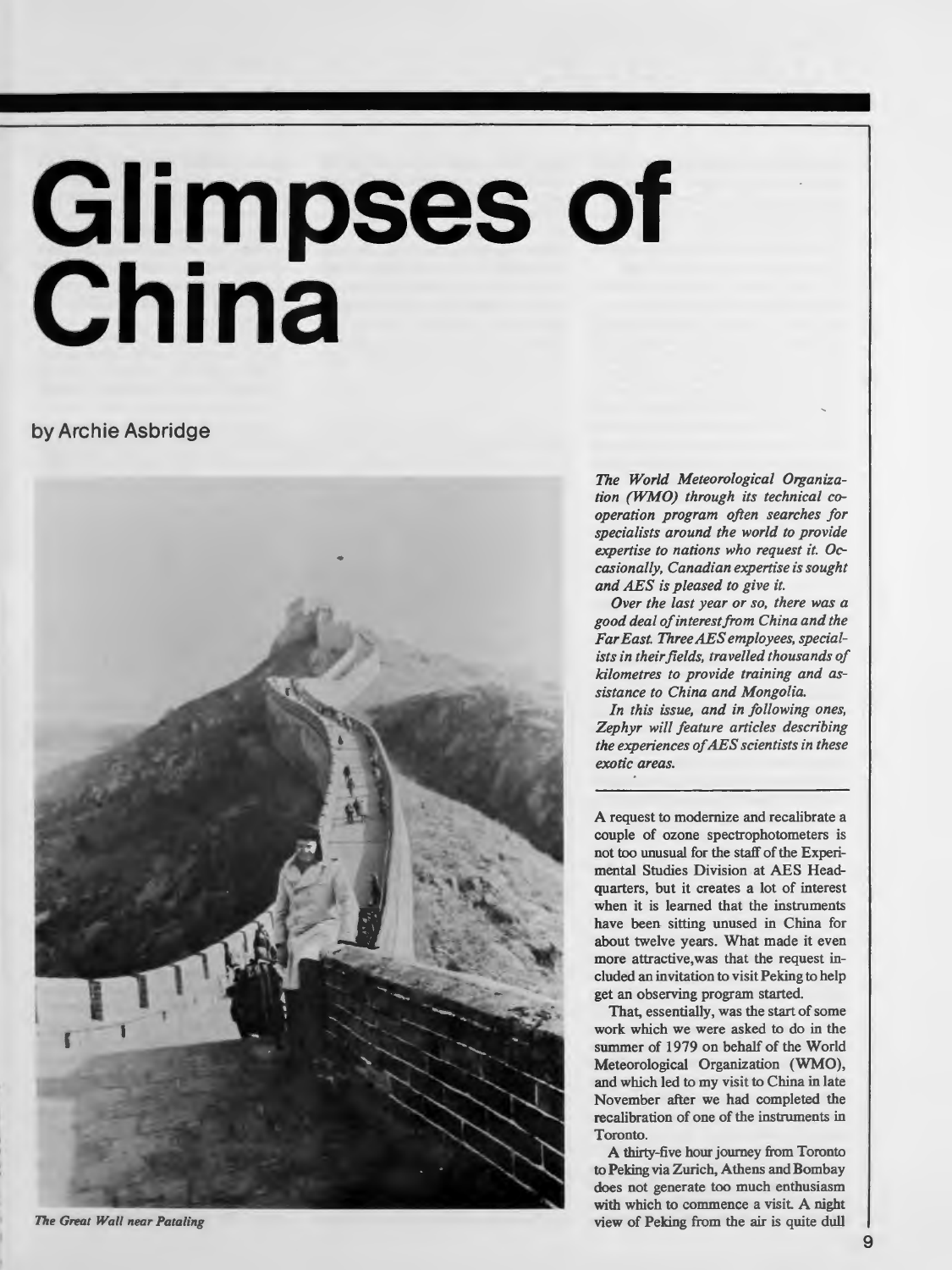when compared with the well lit cities of Canada, but it was a most welcome sight after the long flight. The usual tiresome job of customs and health clearance was thankfully speeded up by my hosts from the Academy Sinica,and within an hour I was settled in at the Peking Hotel.

Twelve hours of sleep and a good breakfast restored me to the point where I was ready to tackle some work, only to be informed that my first day in Peking should be spent resting. My presence, however, was requested at a reception to be given at noon in my honor, by the Academy. Held at the famous Roast Peking Duck Restaurant, it was a truly unforgettable experience. The Director of the Institute of Atmospheric Physics, Professor Yeh Tu-Zheng, and his staff, gave me a very warm welcome. A traditional Chinese meal followed. The specialty, of course, was roast duck but the array of extra dishes seemed endless, as were the toasts. After a while I wondered how many parts of a duck can be eaten and was soon informed that the real delicacy, the tongue, had been saved for me, the guest of honour! Well, after having already eaten parts of the feet, I tackled the tongue without too much difficulty. The reception was followed by a three hour tour of the Forbidden City and my so called 'day ofrest' turned out to **be** a very pleasant introduction to China.

My work was carried out at a small observatory in the town of Shiangher, about 70 kilometres east of Peking. This meant an early rise each morning, since the journey by car took up to 90 minutes. The volume of traffic and its variety, rather than the state of the road, accounted for the long travel time.

The work consisted of installing the ozone spectrophotometer and teaching a staff of three observers how to operate it. Work progressed at a comfortable pace, and any potential language problems were overcome with the help of Wang Minghsing, a scientist from the Academy who interpreted without hesitation.

The staff expressed their eagerness and enthusiasm with a constant flow of questions. As I was not used to speaking so extensively, my voice suffered. But frequent cups of hot jasmine tea helped me get through the day.

Lunch hour at Shiangher would have satisfied a discerning gourmet. As there are no cafes or restaurants in that part of rural China, arrangements had been made to have lunch at the county hostel in the

town. The hostel serves as a local government seat and is rather large. The manager, who had not entertained foreign visitors before, did not know what to provide. To get around the problem, he seemed to serve everything available: chicken, beef, pork, duck, fresh water fish, soups, rice, various vegetables and several salt water items which included a sponglike fungus contained in most soups. There was sufficient food to feed ten people (but I was assured that the leftovers would not be wasted).

Although the car ride to and from the observatory was time consuming, it gave me a chance to see the farming country. The coastal plain is extremely flat. Trucks, tractors, mule and donkey carts, hand carts and wheelbarrows frequently moved the earth from place to place, presumably to achieve this flatness that will give the best results for the extensive irrigation systems in that area.

The winter wheat had been planted in October and was well sprouted by late November. It is harvested in late spring or early summer, at which time com is sown. A common sight in December is to see people of all ages sitting in the farmyards rubbing the com cobs with a small tool to release the kernels, while some winnow the accumulated pile to separate the chaff. The com stalks had previously been bundled and stacked against the outer walls of most rural dwellings to serve as a windbreak and probably for use as fuel as the winter progressed.

The small town of Shiangher did not have any noticeable industry, but once a week was the gathering place for thousands of peasant farmers who had goods for sale or exchange. One particular morning we were stopped by police about five miles from the town and given and escort the rest of the way to the observatory. It was market day and it took us 40 minutes to reach the observatory, the escort car incessantly blowing the horn ahead of us. The two lane road became increasingly congested with vechicles, bicycles, people and animals. An ingenious way of getting a live pig to market is to strap it on the carrier seat of a bicycle, upside-down, though the cyclist usually had some difficulty keeping his balance as the pig struggles, its four feet in the air. The main streets of the town served as the marketplace, and I felt somewhat embarrassed at the confusion we created in trying to reach the observatory.

The extreme tidiness of the countryside

in rural China is impressive. The roads are usually elevated a few feet above the level of the land and invariably have trees planted very uniformly on each side. The trunks are whitewashed from the base up to about five feet. It appeared that every mile of road was walked each day by peasants with hand carts cleaning up manure and fallen branches. There was no litter anywhere.

In sharp contrast to the simple slowpaced lifestyle of rural China, Peking presents a bustling appearance. Nobody seems to know the population, but estimates range from seven to nine million. Peking seems to be less sprawling than Toronto. Apart from several majestic looking government buildings and museums the city is rather drab, but my impressions were probably influenced by the lack of vegetation and greenery at that time of year.

Familiar features such as plazas and gas stations are seldom seen, with shops being concentrated in just a few areas. The lack of neon lighting was very obvious and, apart from the names on the store fronts, there seemed to be no advertising. One sees little but row upon row of smallbrick dwellings and low-rise apartment blocks, with concentrations of factories in certain areas. The city was blanketed in smog during my visit, with early morning visibility sometimes at about two hundred yards, and little better than a few miles by afternoon. About one person in four wore a gauze mask over the mouth and nose.

The major traffic arteries were very wide, and facilitated the endless flow of cyclists. Apart from commercial vehicles, most of the cars on the street were taxis; but it is not possible to flag one down. To get a cab, you must phone a depot to arrange for one, or be at one of the major hotels with a depot office. This is the Jaw.

It took me a few days to figure out how the traffic system works in Peking. The main avenue is wide enough for four lanes each way, with the two lanes closest to each curb limited to bicycles, leaving two lanes each way near the centre for vehicles. There are two solid white lines down the centre of the avenue, but you are allowed to cross them to overtake slower traffic. Actually, you have the use of the whole road to jockey for position when the traffic light turns green! It becomes a mad dash to the next traffic light, the only stipulation being that you must be on the proper side of the double white line when you get there. The horn blowing is incessant,